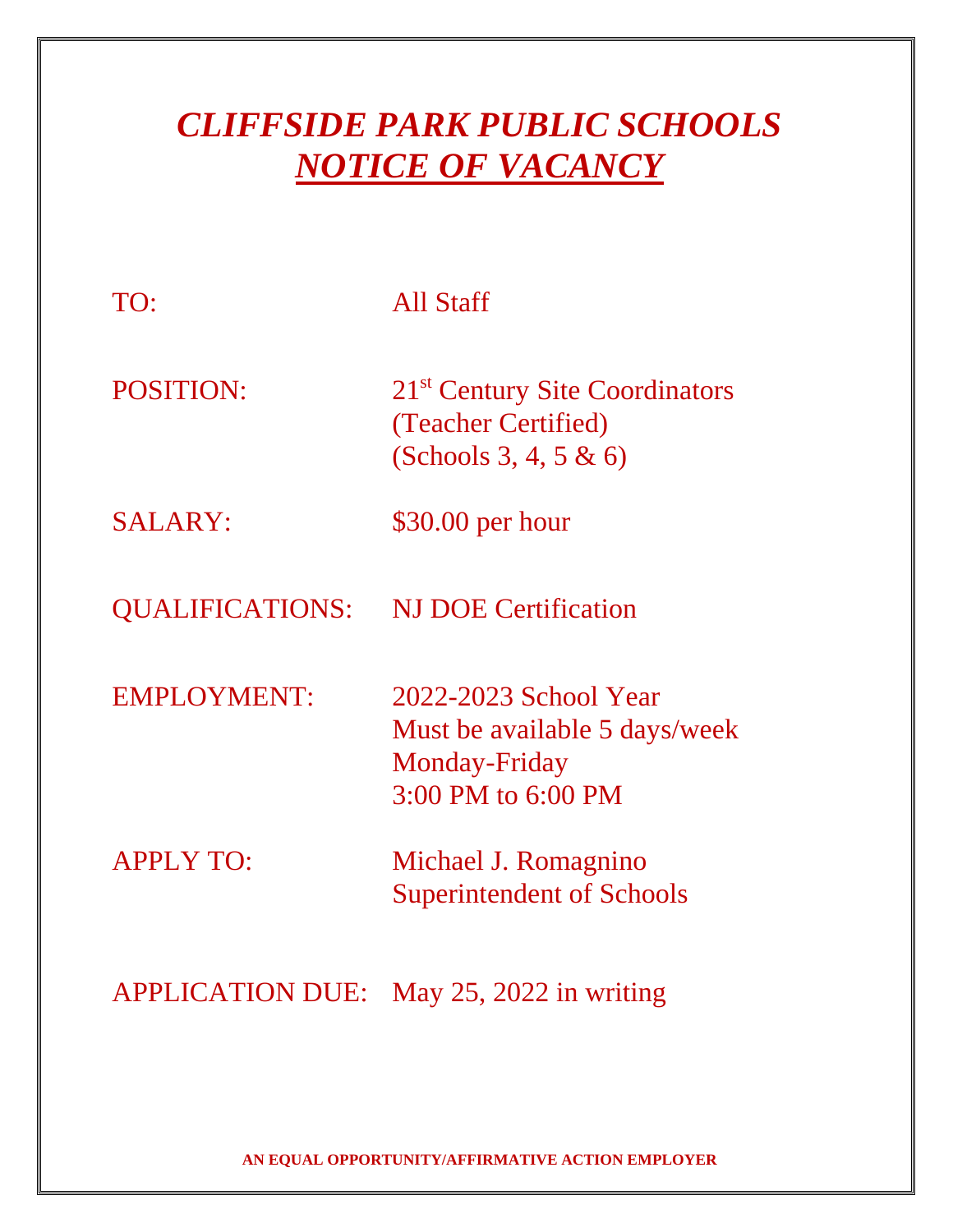## *CLIFFSIDE PARK PUBLIC SCHOOLS NOTICE OF VACANCY*

| TO:                     | All Staff                                                                                                                                 |
|-------------------------|-------------------------------------------------------------------------------------------------------------------------------------------|
| <b>POSITION:</b>        | $21st$ Century Enrichment &<br><b>Homework Club Teachers</b><br>(Schools 3, 4, 5, 6 and Middle School)                                    |
| <b>SALARY:</b>          | $$30.00$ per hour                                                                                                                         |
| <b>QUALIFICATIONS:</b>  | NJ Teaching Certification*                                                                                                                |
| <b>EMPLOYMENT:</b>      | 2022-2023 School Year<br>Must be available to teach<br>Monday-Friday 3:00 PM to 5:00 PM<br>(Number of hours and days to be<br>determined) |
| <b>APPLY TO:</b>        | Michael J. Romagnino<br><b>Superintendent of Schools</b>                                                                                  |
| <b>APPLICATION DUE:</b> | May $25$ , $2022$ in writing                                                                                                              |

\*Must submit Enrichment Proposal \*Form is available on-line under Faculty-Staff Downloads

**AN EQUAL OPPORTUNITY/AFFIRMATIVE ACTION EMPLOYER**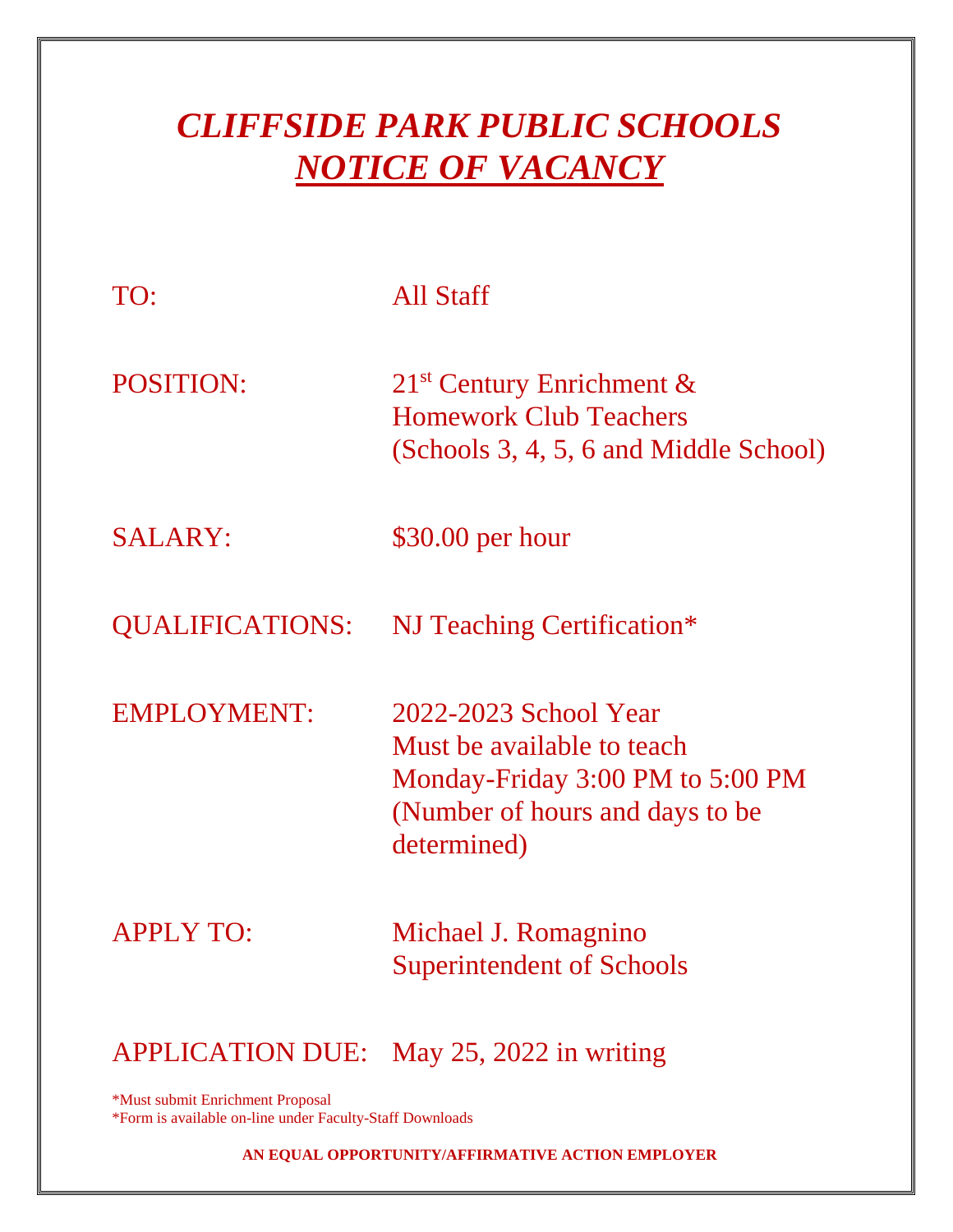## *CLIFFSIDE PARK PUBLIC SCHOOLS NOTICE OF VACANCY*

| TO:                     | All Staff                                                                                       |
|-------------------------|-------------------------------------------------------------------------------------------------|
| <b>POSITION:</b>        | 21 <sup>st</sup> Century Teacher Aides<br>(Schools 3, 4, 5 and 6)                               |
| <b>SALARY:</b>          | $$15.00$ per hour                                                                               |
| QUALIFICATIONS:         | <b>Prior Teacher Aide Experience</b>                                                            |
| <b>EMPLOYMENT:</b>      | 2022-2023 School Year<br>Must be available 5 days/week<br>Monday - Friday<br>3:00 PM to 6:00 PM |
| <b>APPLY TO:</b>        | Michael J. Romagnino<br><b>Superintendent of Schools</b>                                        |
| <b>APPLICATION DUE:</b> | May $25$ , $2022$ in writing                                                                    |

**AN EQUAL OPPORTUNITY/AFFIRMATIVE ACTION EMPLOYER**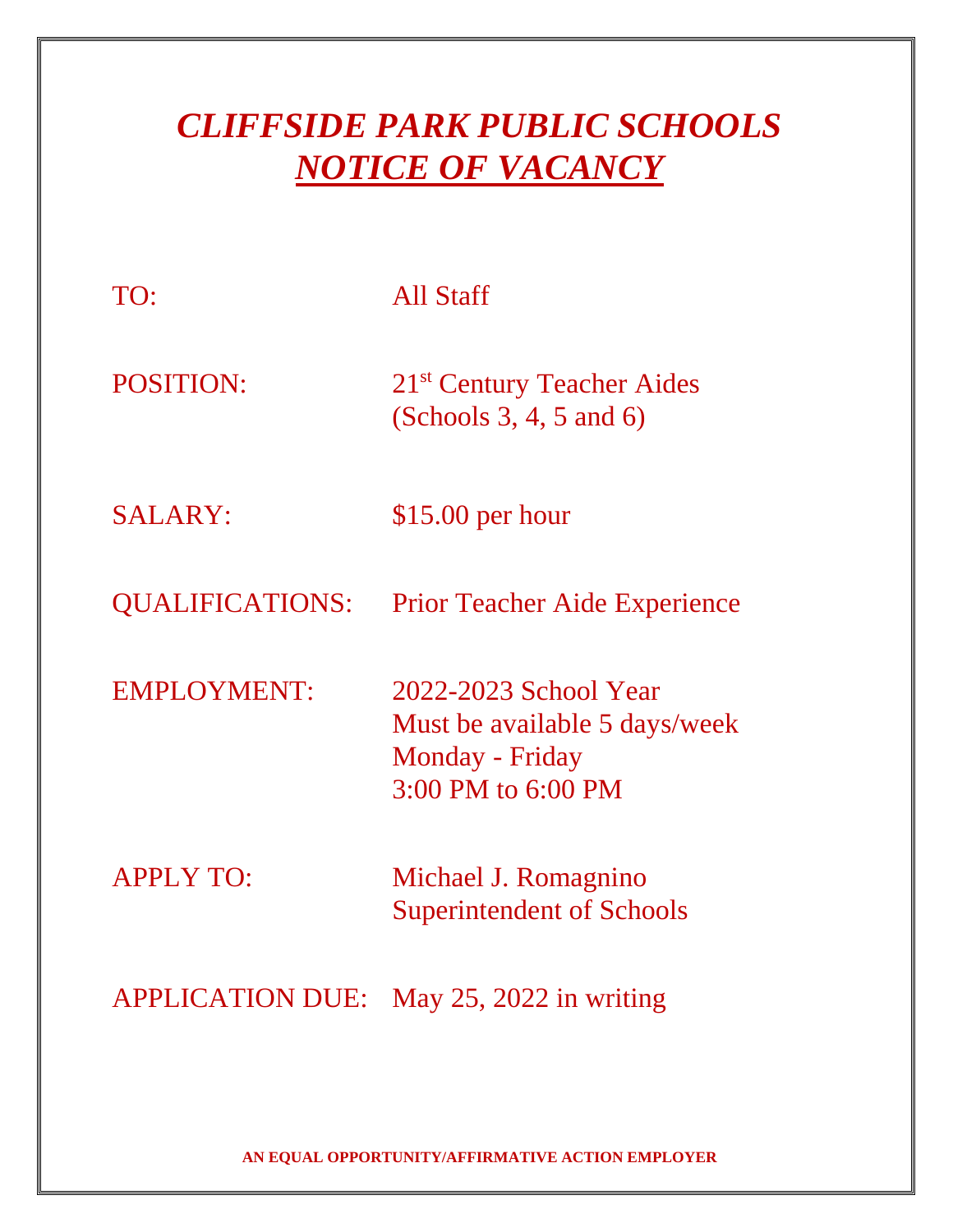### **Cliffside Park Public Schools 2022-2023 AFTER SCHOOL PROGRAM**

### **Please complete this form and return it with your letter of interest:**

### **All Staff applying for an After School position MUST complete this form if you are interested in teaching 3-5pm.**

**1. Are you willing to work in schools other than your home base? Yes No (Circle)**

**Please Note:**

**\*\*If you are planning to work 2 days per week you must submit 2 different course proposals, 3 days=3 proposals, etc.\*\***

**Staff members who teach enrichment courses may be asked to bring their program to other buildings each semester.**

**Staff members who work in our After School program must commit to their schedule. If you are involved in coaching or other activities, you will not be given hours if these activities present a conflict.**

**All staff members should submit creative proposals such as: Sign Language, Teaching a Language, Debate, Drama, Smart Board, Science Experiments, Digital Photography, Robotics, Legos, Dance, Graphic Design, Yoga, etc. Please do not submit: General Fitness, Arts/Crafts, Game boards or Computers.**

#### **Print Name**

**Signature** 

Indicate the days you are available to work:

**School\_\_\_\_\_\_\_\_\_\_\_\_\_\_\_\_\_\_\_ Date\_\_\_\_\_\_\_\_\_\_\_\_\_\_\_\_\_\_\_\_\_\_\_\_\_\_\_\_\_\_\_\_\_\_\_\_\_\_\_\_**

#### **Return to:**

**Linda Ludwikowski, 21st Century Project Director, School 6**